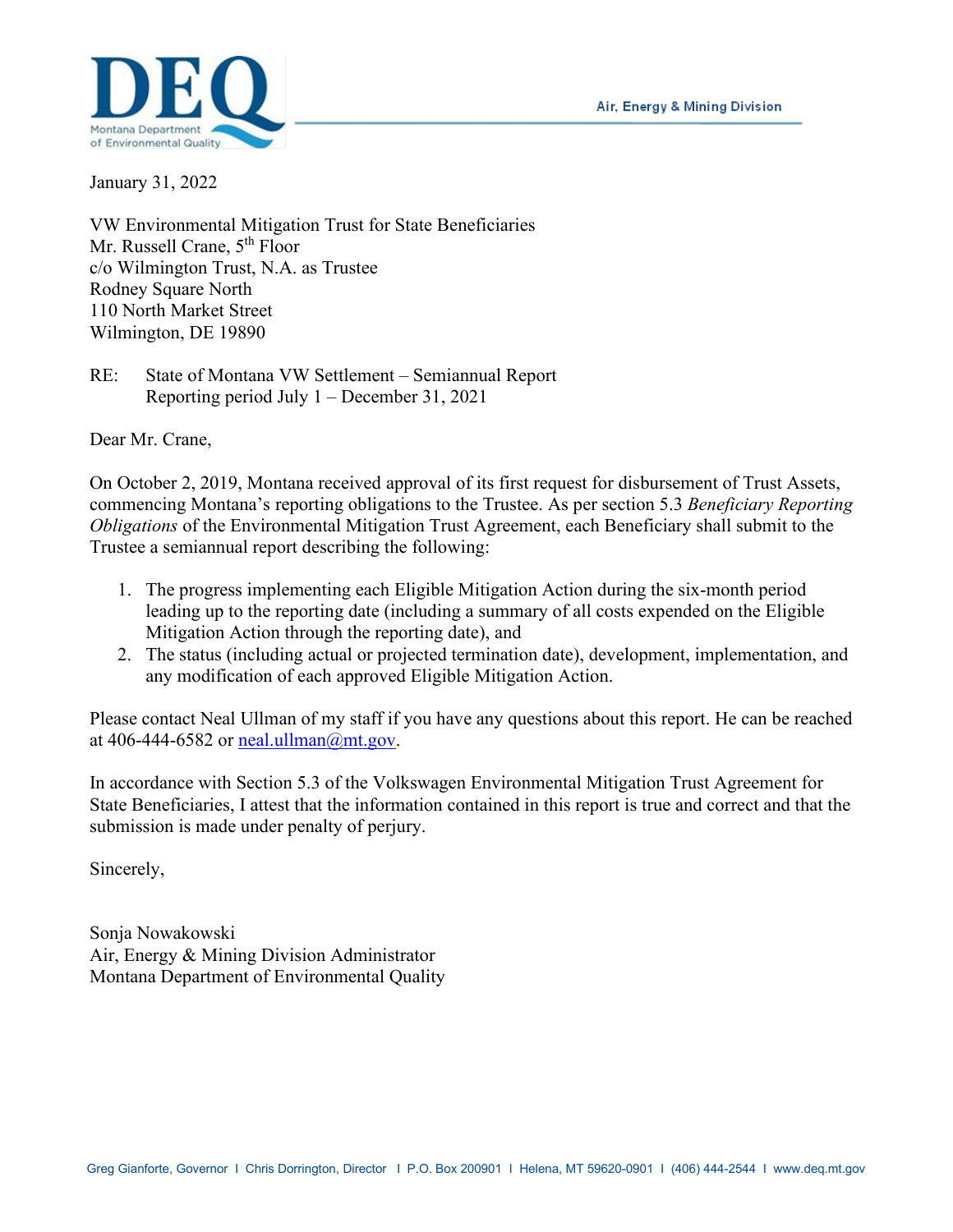| Beneficiary                             | Montana Department of Environmental Quality  |  |
|-----------------------------------------|----------------------------------------------|--|
| <b>Eligible Mitigation Action Title</b> | EMA 2: Class 4-8 School Bus, Shuttle Bus, or |  |
|                                         | <b>Transit Bus</b>                           |  |
| <b>Reporting Period Covered</b>         | 07/01/2021-12/31/2021                        |  |

| <b>Project Budget</b>                                                                         |                                                          |                                                  |                               |                |
|-----------------------------------------------------------------------------------------------|----------------------------------------------------------|--------------------------------------------------|-------------------------------|----------------|
| <b>Budget Category</b>                                                                        | Share of Total<br>Budget to be<br>Funded by the<br>Trust | Cost-Share to be<br>paid by Project<br>Recipient | <b>Total Budget</b><br>Amount | Expended       |
| Transit Buses &<br>Charging<br>Infrastructure                                                 | \$2,000,000                                              | \$1,523,346                                      | \$3,523,346                   | \$1,000,000.00 |
| Administrative<br>Costs (Program<br>planning,<br>development,<br>outreach,<br>administration) | \$75,000                                                 | \$0                                              | \$75,000                      | \$64,729.36    |
| <b>Project Totals</b>                                                                         | \$2,075,000                                              | \$1,523,346                                      | \$3,598,346                   | \$1,064,729.36 |

*\* Total administrative expenses include \$1,422.29 of administrative expenses incurred in September 2019 in accordance with Montana's mitigation plan.*

**Narrative**: The Montana Department of Environmental Quality (DEQ) posted a Request for Applications (RFA) in January 2019 for the Clean Transit Bus program, offering up to \$2,500,000 to provide reimbursement funding for eligible transit bus replacement projects. The purpose of this program is to support the overall goal of the Volkswagen Environmental Mitigation Trust (EMT), reduction of mobile source NOx emissions, while also achieving the goals outlined in Montana's Volkswagen EMT Beneficiary Mitigation Plan, and the Class 4-8 School Bus, Shuttle Bus, or Transit Bus Eligible Mitigation Action. The program is to fund the replacement of 2009 engine model year or older class 4-8 transit buses with new all-electric, diesel hybrid, compressed natural gas, or propane transit buses.

In 2019, the Clean Transit Bus program received two applications in two grant rounds for a total of \$2,000,000 to fund the replacement of four diesel transit buses with electric-powered transit buses and associated charging infrastructure. As of this semiannual report, a contract has been signed with both successful applicants, the Missoula Urban Transportation District (MUTD), to replace two diesel transit buses with electric-powered transit buses and to purchase charging infrastructure, and the University of Montana (UM), to replace two diesel transit buses with electric-powered transit buses and to purchase charging infrastructure.

DEQ's contract with MUTD has been closed out and funding released to MUTD. DEQ's contract with UM requires that the mitigation action be completed by October 31, 2022.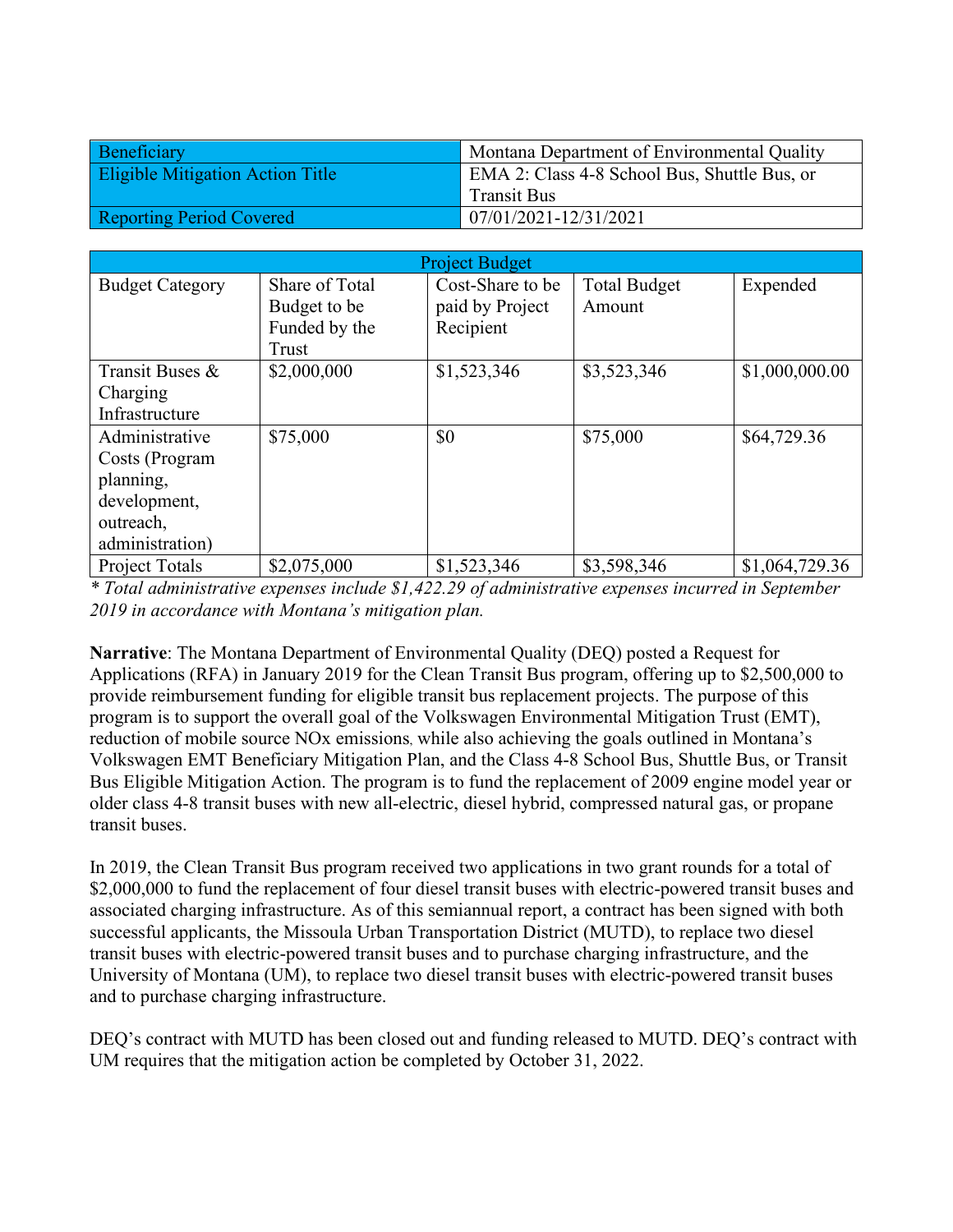| Beneficiary                             | Montana Department of Environmental Quality    |  |
|-----------------------------------------|------------------------------------------------|--|
| <b>Eligible Mitigation Action Title</b> | EMA 9: Light Duty Zero Emission Vehicle Supply |  |
|                                         | Equipment                                      |  |
| <b>Reporting Period Covered</b>         | 07/01/2021-12/31/2021                          |  |

| <b>Project Budget</b>                                                                         |                                                          |                                                  |                               |              |
|-----------------------------------------------------------------------------------------------|----------------------------------------------------------|--------------------------------------------------|-------------------------------|--------------|
| <b>Budget Category</b>                                                                        | Share of Total<br>Budget to be<br>Funded by the<br>Trust | Cost-Share to be<br>paid by Project<br>Recipient | <b>Total Budget</b><br>Amount | Expended     |
| Costs associated<br>with installation of<br>electric vehicle<br>charging stations             | \$1,480,294.60                                           | \$743,828.90                                     | \$2,224,123.50                | \$127,656.00 |
| Administrative<br>Costs (Program<br>planning,<br>development,<br>outreach,<br>administration) | \$115,454.62                                             | \$0                                              | \$115,454.62                  | \$33,470.46  |
| <b>Project Totals</b>                                                                         | \$1,595,749.22                                           | \$743,828.90                                     | \$2,339,578.12                | \$161,126.46 |

**Narrative**: The Montana Department of Environmental Quality (DEQ) posted a RFA in August 2019 for the Charge Your Ride (CYR) program, offering up to \$300,000 to provide reimbursement funding for installation of electric vehicle charging stations. DEQ posted another RFA in October 2020 for the *Fast* Charge Your Ride (FCYR) program, offering up to \$1.32 million to provide reimbursement funding for installation of electric vehicle charging stations. The purpose of these programs is to support the overall goal of the Volkswagen Environmental Mitigation Trust (EMT), reduction of mobile source NOx emissions, while also achieving the goals outlined in Montana's Volkswagen EMT Beneficiary Mitigation Plan, and the Light Duty Zero Emission Vehicle Supply Equipment Eligible Mitigation Action. The programs are to fund the installation of Level 2 and Level 3 electric vehicle charging stations.

In 2019 and 2020, CYR made 15 grant awards for the installation of 22 dual-port Level 2 stations, five single-port Level 2 stations, and three Level 3 fast-charging stations for a total of \$288,656. As of December 30, 2021, a grant agreement has been signed with 13 of the applicants and two applicants declined the awards. Five of the agreements have been successfully closed out and funding released to the awardees.

DEQ has finalized grant agreements with four of the five successful *Fast* Charge Your Ride awardees.

DEQ's grant agreements require that Charge Your Ride projects be completed within 12 months. Agreements with five *Fast* Charge Your Ride projects must be completed within 24 months.